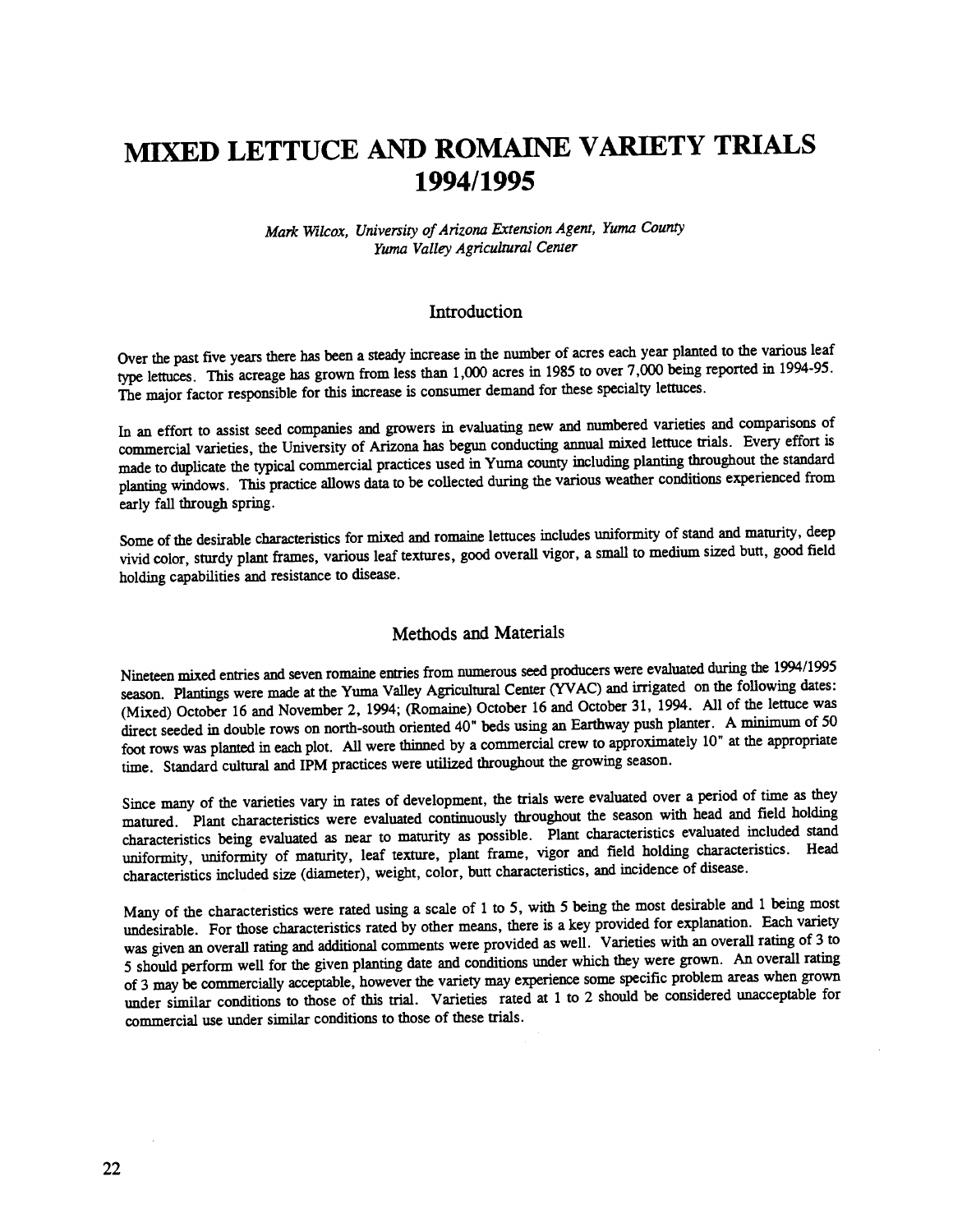### Results and Discussion

Table 1 is a summary of the overall evaluations for each variety in the three plantings. Detailed evaluations for the trials are provided in tables 2, 3 and 4. Addendum 1 provides the AZMET (Arizona Meteorological Network) monthly summary data (Yuma Valley) for the entire growing period.

The October trial had five entries of Butter types, three entries of green leaf and four red leaf entries. In the Butter trial, Encore was rated the highest at 4.5 showing the best overall uniformity and vigor. Condor was rated at 4 based on best color and showing good vigor as well. Both of the Shamrock entries, LM 2641 and Pontiac, were rated at 3.5 based mainly on color. The numbered variety did make large dense heads but, leaf texture was lacking. Pontiac was also lacking in leaf texture as well as size. The Sakata entry, Red Vogue, was the only red type trialed and while it made excellent color and acceptable size it was lacking in stand establishment and uniformity.

In the October green leaf trial, Two Star and Tiara were rated at 4 with Two Star showing the best overall uniformity and Tiara having the best leaf texture. Both expressed good late vigor. Coastal Green was rated at 3.5 based on uniformity of maturity. Of the red leaf types, Red Sceptre and Western Red were rated at 4 based on uniformity, vigor and appearance. New Red Fire was rated at 3.5 and Vulcan at 3. Both obtained poorer stands anduniformity problems.

In the November green leaf trial, Tiara and Coastal Green were rated at 4 and compared quite evenly in uniformity, size and all other plant characteristics. Two Star was rated at 3.5 based upon less uniformity and butt appearance. Of the red types in this slot, New Red Fire rated 4 based on superior uniformity and color. Western Red and Red Sceptre were rated at 3.5 based on closely equal performance of all plant characteristics.

In the October 14 romaine trial, Capri was rated at 4 based on superior color and overall uniformity. PIC 714 was rated 4 based on strong plant frame and field holding characteristics. PIC 318 and Grand Teton were rated at 3.5. PIC 318 was lacking in overall uniformity and Grand Teton expressed elongated butts at maturity.

In the October 31 romaine trial, Capri and PIC 318 were rated at 4 based on comparable overall plant characteristics. PIC 714 was rated at 3.5 based on butt appearance and overall uniformity.

\*\* It should be noted that many of the varieties trialed are not necessarily adapted to the planting window in which they are trialed. Occasionally favorable or undesirable results may occur in such instances. In any case, these results are generally associated with environmental conditions rather than varietal characteristics.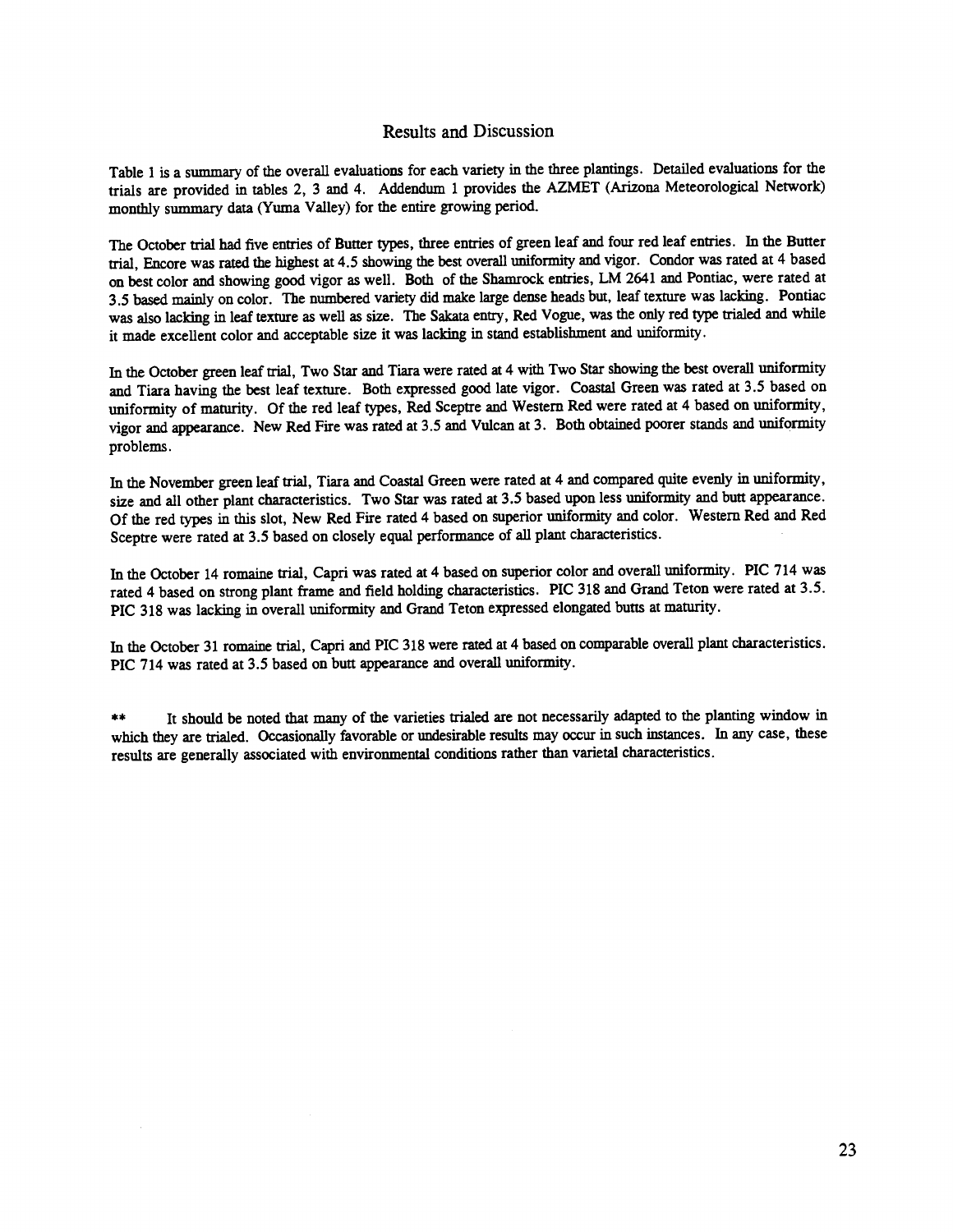# Table 1. Summary of Overall Evaluations for the Mixed and Romaine Planting Dates

### Mixed Lettuce

### Wet Dates

| Variety                       | October 16 | November 2 |
|-------------------------------|------------|------------|
| <b>Butter</b>                 |            |            |
| Red Vogue - Sakata            | 3          |            |
| Condor - Asgrow               | 4          |            |
| LM 2641 - Shamrock            | 3.5        |            |
| Pontiac - Shamrock            | 3.5        |            |
| Encore - Royal Sluis          | 4.5        |            |
| <b>Green Leaf</b>             |            |            |
| Two Star - Orsetti            | 4          | 3.5        |
| Tiara - Asgrow                | 4          | 4          |
| Coastal Green                 | 3.5        | 4          |
| <b>Red Leaf</b>               |            |            |
| Western Red - Orsetti         | 4          | 3.5        |
| Red Sceptre - Asgrow          | 4          | 3.5        |
| New Red Fire - American Takii | 3.5        | 4          |
| Vulcan - Sakata               | 3          | 0          |

### Romaine Lettuce

## Wet Dates

| <b>Variety</b>        | October 16     | October 31 |
|-----------------------|----------------|------------|
| PIC 714 - Asgrow      |                | 3.5        |
| PIC 318 - Royal Sluis | 3.5            |            |
| Capri - Asgrow        | $\mathbf{A}^*$ |            |
| Grand Teton - Asgrow  | 3.5            |            |

 $\bar{z}$ 

 $\sim$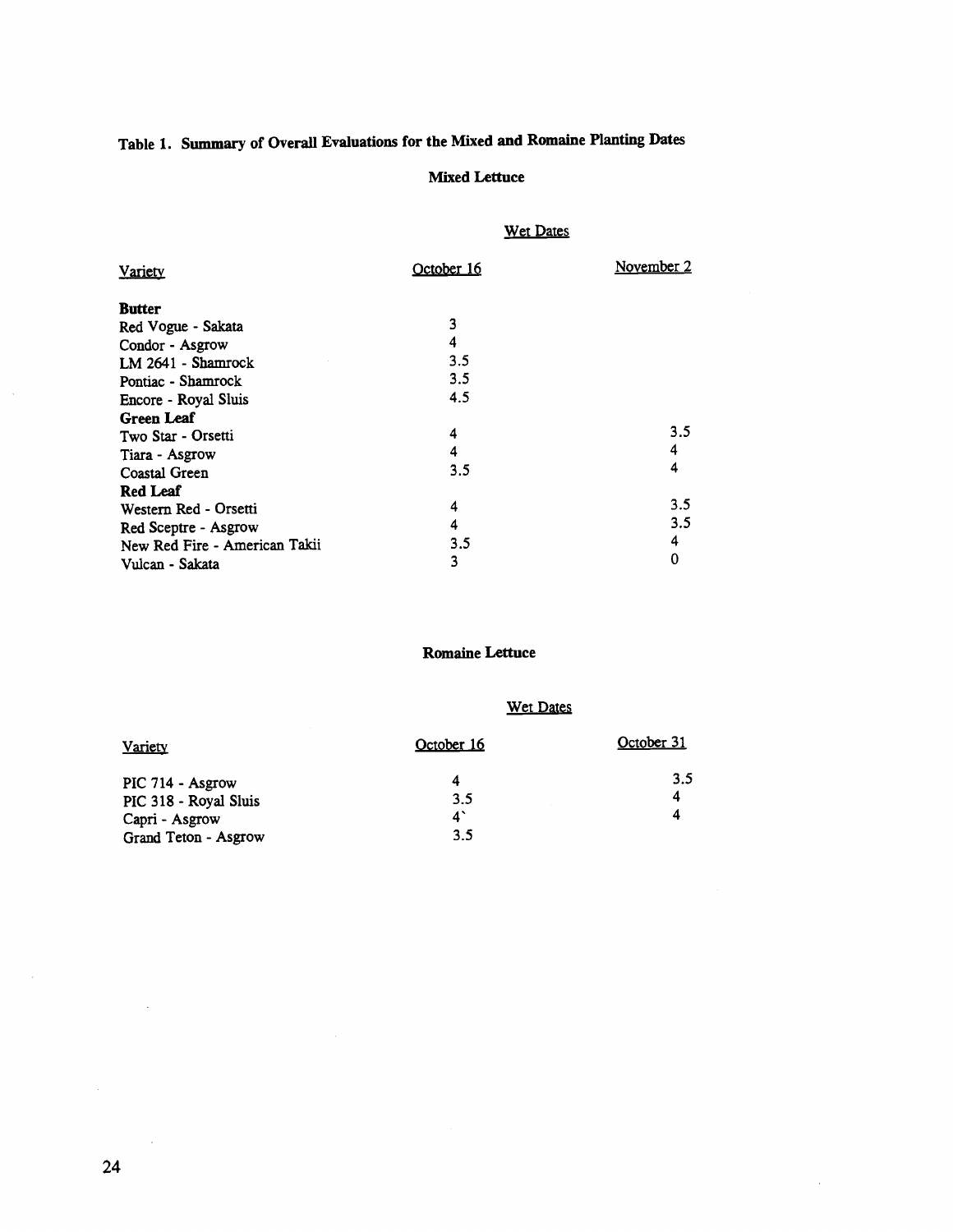| Table 2                                                                        |                                                 |              |                         |           |                         |                           |                           |                           |                                   |                              |                     | 1994-95 Leaf Lettuce Evaluation Form | Mark Wilcox, U of A Extension Agent - Yuma County                                                                                                                                                                                 |  |
|--------------------------------------------------------------------------------|-------------------------------------------------|--------------|-------------------------|-----------|-------------------------|---------------------------|---------------------------|---------------------------|-----------------------------------|------------------------------|---------------------|--------------------------------------|-----------------------------------------------------------------------------------------------------------------------------------------------------------------------------------------------------------------------------------|--|
| Yuma Valley Ag Center<br>Plant date: 10-14-94<br>Wet date: 10-16-94<br>Variety | $(\mathbb{A})$ noitsulev<br>H<br><b>Uverall</b> | Maturity (B) | (A) viamotinU           | Color (C) | Leaf Texture (D)        | (Diameter inches)<br>əzis | ('zo 'sq)<br><b>MaisW</b> | (A) amen'l inal'i         | Buti Appearance<br>$(A)$ 10gi $V$ | gnibloH bleiT<br>$(\forall)$ | lo eonebionI<br>(v) | Bvaluation Date<br>Disease (A)       | $=$ most desirable, $1 =$ least desirable<br>$=$ under<br>$M =$ mature $O =$ over U<br>$=$ smooth<br>뒿<br>$\parallel$<br>$=$ bright, $1$<br>$5 = \text{savy}, 1$<br>A) $5 = m$<br>B) $M = n$<br>C) $5 = br$<br>D) $5 = sn$<br>KEY |  |
| k.<br><b>Butter</b>                                                            | ιģ                                              |              |                         |           | f.                      |                           |                           |                           |                                   |                              |                     |                                      |                                                                                                                                                                                                                                   |  |
| Red Vogue* - Sakata                                                            | $\blacksquare$                                  | z            | L.                      | s         | S                       | 4.5                       | 0.75                      | w<br>÷                    | 4                                 | S                            | n                   | $-2.9$                               | * Red Butter - excellent color, good habit, but lacking in stand uniformity and vigor.                                                                                                                                            |  |
| Condor - Asgrow                                                                | $\blacktriangledown$                            | z            | 4                       | ₹         | ٠                       | $\ddot{ }$                | $_{\rm o}^{\rm s}$        | <b>CO</b><br>4            | 3.5                               | n                            | n                   | $1 - 30$<br>2.9                      | Good uniformity of maturity, best color and vigor.                                                                                                                                                                                |  |
| LM 2641 - Shamrock                                                             | 3.5                                             | Σ            | 3.5                     | ĥ,        | $\sim$                  | $\mathbf{6.0}$            | 1.15                      | $\blacktriangledown$      | 3.5<br>3.5                        | S                            | S                   | $1.30$<br>$2.9$                      | Somewhat pale in color but good large, dense heads - fair uniformity overall.                                                                                                                                                     |  |
| Pontiac - Shanrock                                                             | 3.5                                             | Σ            | ÷                       | 3.5       | $\overline{\mathbf{r}}$ | 5.0                       | 0.75                      | ្ណ                        | 3.5<br>3.5                        | n                            | s,                  | $-30$<br>$2.9$                       | Somewhat pale in color - small but firm heads - good uniformity overall.                                                                                                                                                          |  |
| Encore - Royal Sluis                                                           | 4.5                                             | Σ            | 4.5                     | 4         | $\blacksquare$          | 5.0                       | Ξ                         | 4<br>$\blacktriangledown$ | 4                                 | n                            | n                   | $1.30$<br>$2.9$                      | Fair color with excellent frame and habit - nice, large, dense heads - excellent overall uniformity.                                                                                                                              |  |
| Green Leaf                                                                     |                                                 |              |                         |           |                         |                           |                           |                           |                                   |                              |                     |                                      |                                                                                                                                                                                                                                   |  |
| Two Star - Orsetti                                                             | ₹                                               | Σ            | ₹                       | c         | m                       | 5.5                       | $\ddot{.}$                | ₩<br>$\ddot{\phantom{0}}$ | ₩                                 | n                            | n                   | $-30$<br>$2.9$                       | Good frame and vigor - good overall uniformity - good late vigor                                                                                                                                                                  |  |
| Tiara - Asgrow                                                                 | ₹                                               | z            | 3.5                     | 3.5       | ₩                       | 5.9                       | 1.65                      | 4<br>$\ddot{a}$           | 3.5                               | S                            | n                   | $1 - 30$<br>$2 - 9$                  | Somewhat lacking in uniformity of stand but good frame and vigor.                                                                                                                                                                 |  |
| Costal Green                                                                   | 3.5                                             | z            | 3.5                     | 4         | ₹                       | 7.0                       | 1.65                      | 4<br>$\blacksquare$       | 3.5                               | n                            | n                   | $1 - 30$<br>2-9                      | Somewhat lacking in uniformity of maturity - excellent color and good habit/frame.                                                                                                                                                |  |
| Red Leaf                                                                       |                                                 | 4            | $\sim$                  |           |                         |                           |                           |                           |                                   |                              |                     |                                      |                                                                                                                                                                                                                                   |  |
| Vulcan - Sakata                                                                | <b>Co</b>                                       | z            | $\overline{\mathbf{r}}$ | 4         | 4                       | $\ddot{\phantom{0}}$      | 0.85                      | w<br>$\blacksquare$       | w                                 | n                            | n                   | $\frac{5}{2}$                        | Poor overall uniformity - good color and leaf texture.                                                                                                                                                                            |  |
| New Red Fire - American Takii                                                  | 3.5                                             | Σ            | <b>Co</b>               | 4.5       | 4                       | 5.5                       | $\ddot{ }$                | 4                         | 3.5<br>3.5                        | S                            | S                   | $-30$<br>2.9                         | Poor uniformity of stand but good uniformity of maturity - good frame and excellent color.                                                                                                                                        |  |
| Red Sceptre - Asgrow                                                           | 4                                               | Σ            | ٠                       | w         | 4                       | 7.0                       | 1.25                      | ₹<br>$\blacktriangledown$ | 4                                 | s                            | n                   | $-2.9$                               | - good frame.<br>Large erect heads - excellent overall uniformity                                                                                                                                                                 |  |
| Western Red - Orsetti                                                          | 4                                               | Σ            | 4.5                     | 3.5       | 4                       | $\ddot{\bullet}$ .0       | 1.65                      | 4<br>$\blacktriangledown$ | 4                                 | s                            | S.                  | $39$<br>$2.9$                        | Nice large heads with good overall uniformity - good frame with somewhat elongated butt.                                                                                                                                          |  |
| 25                                                                             |                                                 |              |                         |           |                         |                           |                           |                           |                                   |                              |                     |                                      |                                                                                                                                                                                                                                   |  |

 $\tilde{\mathcal{A}}$ 

 $\sim$   $\sim$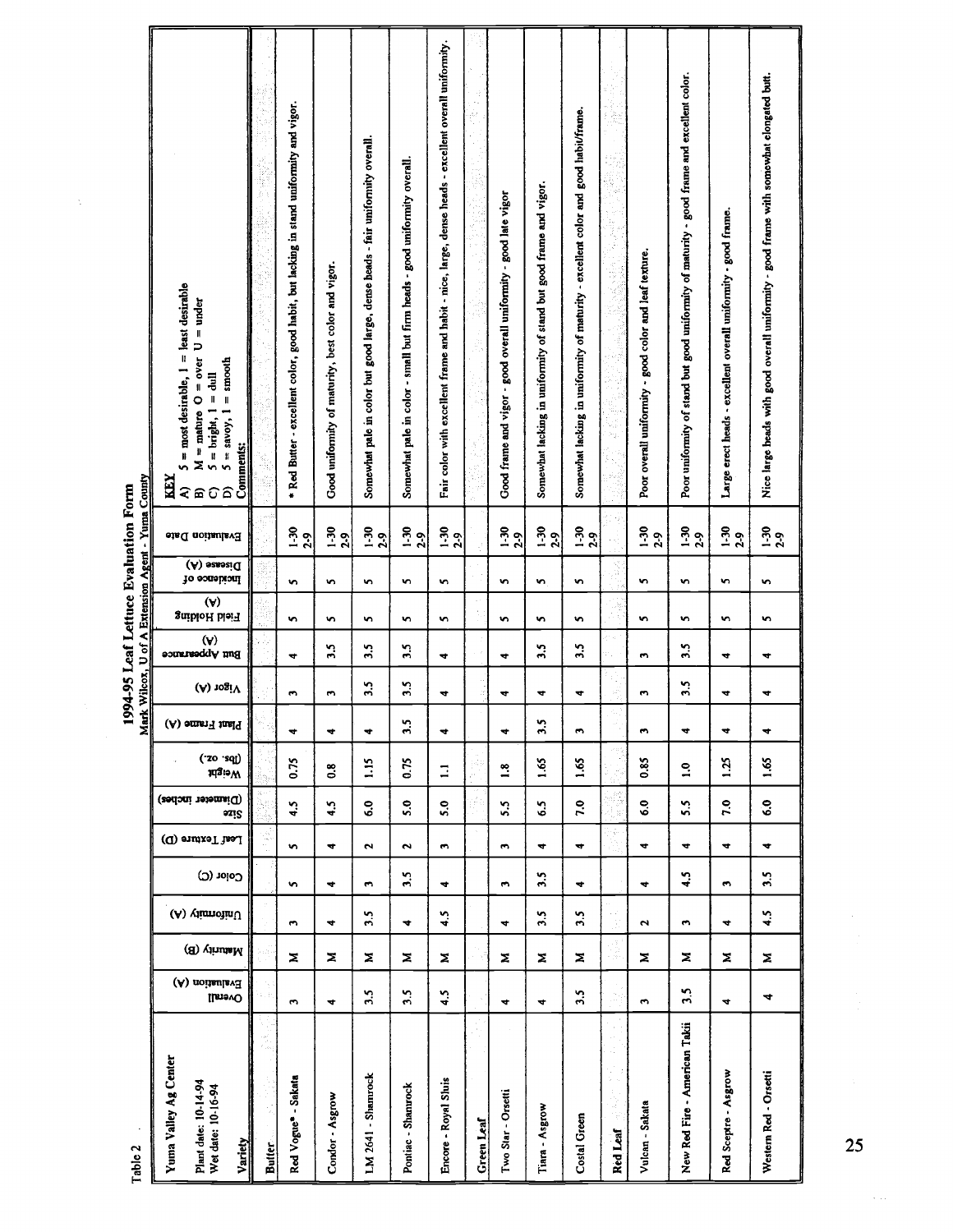| Mark Wilcox, U of A Extension Agent - Yuma County | $=$ most desirable, $1 =$ least desirable<br>$M =$ mature O = over U = under<br>$5 =$ savoy, $1 =$ smooth<br>$=$ bright, $1 =$ dull<br>Comments:<br>KEY<br>ବଳପରି |          | Somewhat lacking in uniformity of stand but good uniformity of maturity<br>strong frame with good texture. | Good overall uniformity and vigor - strong frame and good texture. | Best color and excellent overall uniformity - small frame but good density and<br>texture. | Insufficient stand to evaluate. |            | Good overall uniformity and vigor - nice erect heads with good frame<br>slightly large elongated butt. | Good uniformity with strong frame - nice upright habit - short round butt. | Good texture and early vigor - somewhat lacking in uniformity of size<br>elongated butt. |
|---------------------------------------------------|------------------------------------------------------------------------------------------------------------------------------------------------------------------|----------|------------------------------------------------------------------------------------------------------------|--------------------------------------------------------------------|--------------------------------------------------------------------------------------------|---------------------------------|------------|--------------------------------------------------------------------------------------------------------|----------------------------------------------------------------------------|------------------------------------------------------------------------------------------|
| 1994-95 Leaf Lettuce Evaluation Form              | Evaluation Date                                                                                                                                                  |          | $2 - 19$<br>$2 - 9$                                                                                        | $2 - 19$<br>$2 - 9$                                                | $2 - 19$<br>$2 - 9$                                                                        | $2 - 19$<br>$2-9$               |            | $2 - 19$<br>$2-9$                                                                                      | $2 - 19$<br>$2 - 9$                                                        | $2 - 19$<br>$2 - 9$                                                                      |
|                                                   | $\overline{(A)}$<br>Incidence of Disease                                                                                                                         |          | n                                                                                                          | n                                                                  | n                                                                                          |                                 |            | s                                                                                                      | n                                                                          | n                                                                                        |
|                                                   | Field Holding (A)                                                                                                                                                |          | ₹                                                                                                          | 4                                                                  | ₹                                                                                          |                                 |            | ₹                                                                                                      | ෑ                                                                          | 4                                                                                        |
|                                                   | $(\forall)$<br>Butt Appearance                                                                                                                                   |          | 3.5                                                                                                        | 3.5                                                                | 3.5                                                                                        |                                 |            | 3.5                                                                                                    | 4                                                                          | 3                                                                                        |
|                                                   | $V$ igor (A)                                                                                                                                                     |          | 3.5                                                                                                        | 4                                                                  | 4                                                                                          |                                 |            | 4                                                                                                      | ෑ                                                                          | ₹                                                                                        |
|                                                   | Plant Frame (A)                                                                                                                                                  |          | ₹                                                                                                          | ₹                                                                  | S                                                                                          |                                 |            | ₹                                                                                                      | ₹                                                                          | S                                                                                        |
|                                                   | Weight (lbs. oz.)                                                                                                                                                |          | $\mathbf{L}^3$                                                                                             | $\frac{2}{1}$                                                      | $\overline{0}$ .                                                                           |                                 |            | 1.25                                                                                                   | $\Xi$                                                                      | $\Xi$                                                                                    |
|                                                   | (Diameter inches)<br>azi2                                                                                                                                        |          | 5.0                                                                                                        | 5.0                                                                | 4.5                                                                                        |                                 |            | 5.0                                                                                                    | 5.5                                                                        | 5.5                                                                                      |
|                                                   | Leaf Texture (D)                                                                                                                                                 |          | 4                                                                                                          | 4                                                                  | 4                                                                                          |                                 |            | 4                                                                                                      | ₹                                                                          | 4                                                                                        |
|                                                   | $Color$ $(C)$                                                                                                                                                    |          | 3.5                                                                                                        | 3.5                                                                | 4.5                                                                                        |                                 |            | 4                                                                                                      | 4                                                                          | ₹                                                                                        |
|                                                   | (A) viimiotinU                                                                                                                                                   |          | 3.5                                                                                                        | ₹                                                                  | 4.5                                                                                        |                                 |            | 4                                                                                                      | 4                                                                          | S                                                                                        |
|                                                   | (d) virunsM                                                                                                                                                      |          | Σ                                                                                                          | Σ                                                                  | Σ                                                                                          |                                 |            | Σ                                                                                                      | Σ                                                                          | Σ                                                                                        |
|                                                   | Evaluation (A)<br>Overall                                                                                                                                        |          | 3.5                                                                                                        | 3.5                                                                | 4.0                                                                                        | $\circ$                         |            | ₹                                                                                                      | 4                                                                          | 3.5                                                                                      |
| Table 3                                           | Yuma Valley Ag Center<br>Plant date: 10-31-94<br>Wet date: 11-2-94<br>Variety                                                                                    | Red Leaf | Western Red - Orsetti                                                                                      | Red Sceptre - Asgrow                                               | American Takii<br>New Red Fire                                                             | Vulcan - Sakata                 | Green Leaf | Tiara - Asgrow                                                                                         | Costal Green                                                               | Two Star - Brinker                                                                       |